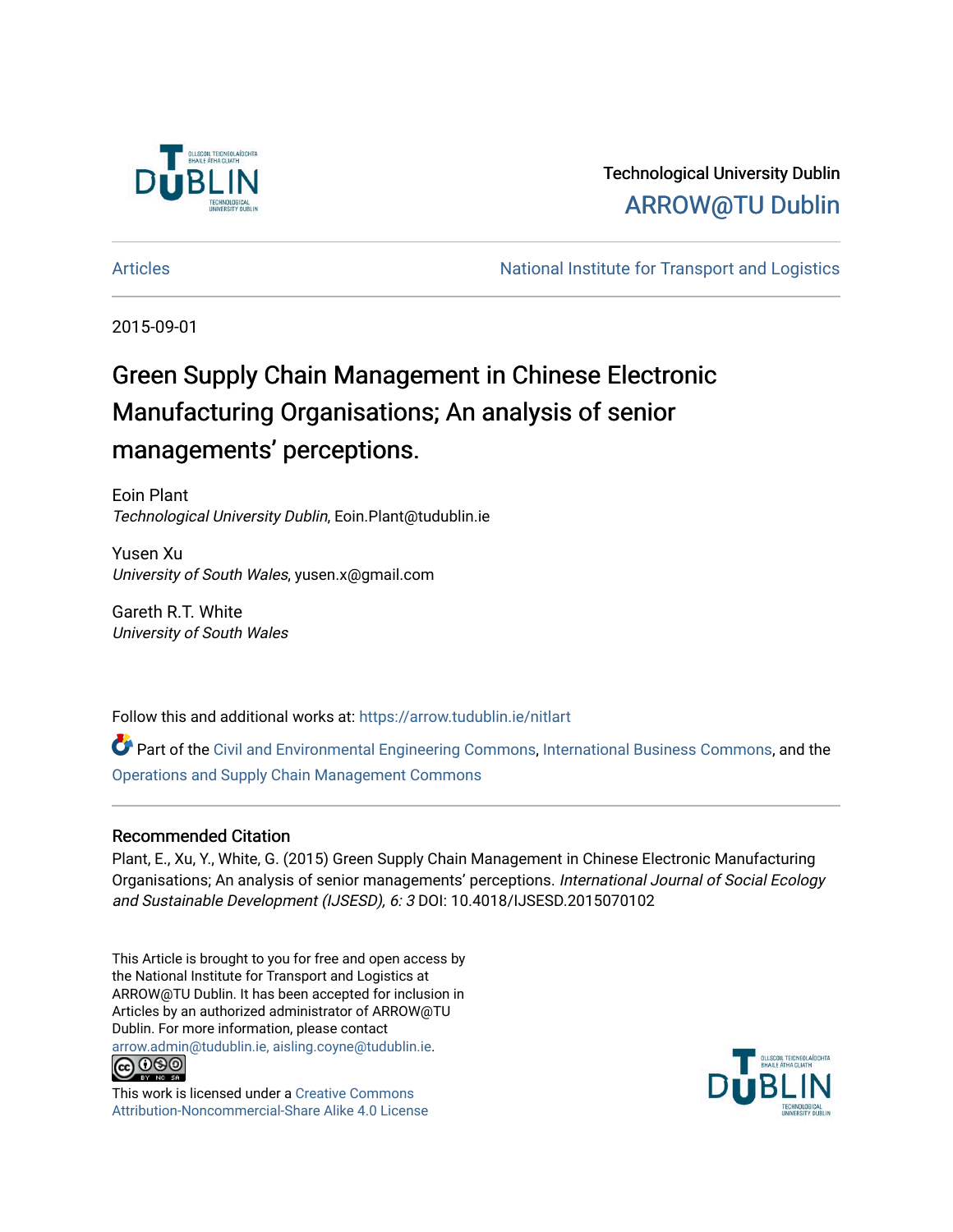# **Green Supply Chain Management in Chinese Electronic Manufacturing Organisations: An Analysis of Senior Managements' Perceptions**

Eoin Plant, Business School, University of South Wales, Treforest, UK Yusen Xu, Business School, University of South Wales, Treforest, UK Gareth R.T. White, Business School, University of South Wales, Treforest, UK

### **ARSTRACT**

Green supply chain management and reverse logistics has emerged as a key area of research interest. Recent environmental regulations have also stimulated interest in this field. However, information sharing is a prerequisite to efficient and effective logistics utilisation. Manufacturing organisations in China were argued to be 10-20 years behind their Western counterparts in relation to information sharing in their supply chains (Li and Yuan, 2009). This barrier needs to be addressed if China is going to maintain and grow its manufacturing position in the world, attempt to address green supply chain issues and their negative externalities. A systematic literature review was undertaken and green supply chain management theoretical framework adopted. The paper explores the perceptions of senior management toward green logistics and information sharing in Chinese electronic manufacturers. Previous research has concentrated on the focal companies (brand owners). This research concentrated on SME organisations further up the supply chain. Semi-structured interviews of eighteen senior managers of electronic manufactures in Jiangsu province China were conducted in 2012. Thematic analysis is applied and the findings contrasted to other research. The paper provides insight to the current status of managers' views on information sharing and green supply chain initiatives. Information platform, skills, investment, and trust emerged as key influences on their willing to engage in information sharing in relation to green supply chains. This research, among others, assists to inform policy for optimal evidence based intervention. Future research directions are also considered.

Advanced Environmental Management, Chinese Electronic Manufacturers, Environmental Keywords: Management, Green Supply Chain Management, Information Sharing

DOI: 10.4018/IJSESD.2015070102

Copyright © 2015, IGI Global. Copying or distributing in print or electronic forms without written permission of IGI Global is prohibited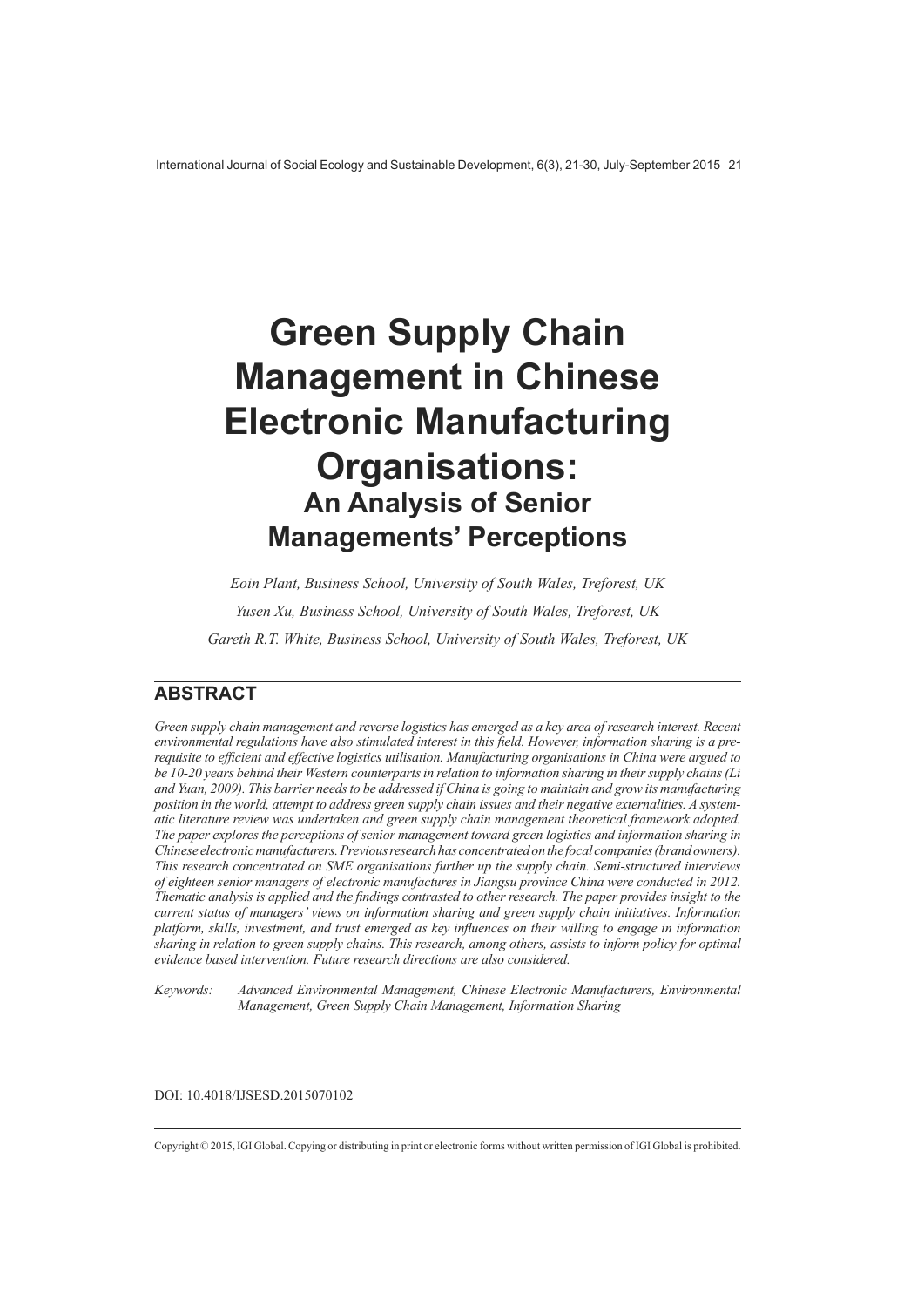#### **INTRODUCTION**

The green agenda has become increasingly important to society and many organisations in Western developed countries (Brundtland, 1987). Customers of international manufacturers are increasingly demanding higher green credentials from their suppliers (White et al,  $2010$ ).

Christmann and Taylor (2001) argue that export and sales to foreign customers are key drivers for improving the environmental performance of enterprises in China. A number of countries, such as Japan, the United States. Norway, and France put forward different environmental requirements for the goods imported from China (Ministry of Foreign Trade and Economic Cooperation of PRC, 2002). Recent changing environmental requirements Restrictions on Use of Hazardous Substances (RoHS) affecting manufacturing operations are placing pressure on organisations in China to develop green supply chain management strategies.

Supply Chain Management (SCM) is defined by Lambert et al. (1998: 39) as.

The integration of key business processes from end user through original supplier that provides products, services, and information that add value for customers and other stakeholders." while Lee  $(2008:186)$  expands upon this notion to include environmental aspects, defining a green supply chain as "the programs striving to transfer and disseminate environmental management, in particular advanced environmental management practices, through the entire supply chain, by using the relationships between large-sized buying firms and their suppliers.

Seuring and Muller (2008) argued that there was an increased need for co-operation between companies in sustainable supply chain management. Information sharing is essential for successful SCM (Aviv, 2001; Cachon and Fisher, 2000; Gaonkar and Viswanadham, 2001; Huang et al., 2002; Petrick and Echols, 2002) particularly in terms of managing material flow and reducing inventory costs (Zhang and Li, 2006). Furthermore, sharing the information can solve supply chain problems (Moberg et al., 2002; Siau and Tian, 2004; Zheng et al., 2000; Rainer and Turban, 2009). It is also a prerequisite for developing commitment and trust between firms (Morgan and Hunt, 1994). Fisher (1997) observes that information sharing can improve the significant performance in all chain members while Lee and Kim (1999) conclude that quality information sharing can bring quality partnership.

To achieve co-operation, it is important to understand the antecedents that affect it. Cheng et al. (2008) found that trust was pivotal to green supply chains in Taiwan and that communication and co-operation were the antecedents of trust. Evidence suggests that a gap exists between conceptual approaches and practices in green supply chain management. Collaborative partnerships were essential to implementing GSCM and that information sharing is a vital part of that. However, that important information is not necessarily communicated to key players in the supply chains.

This paper reviews the pertinent literature on Green Supply Chain Management (GSCM) and information flow. It empirically evaluates perceptions of senior management of electronic manufacturing organisations (non-focal, nonbrand owners) in Jiangsu province China and then considers the barriers and drivers for GSCM.

#### **GREEN SUPPLY CHAIN MANAGEMENT**

In 1996, the "Green Supply Chain" was proposed to encapsulate the development of manufacturing supply chains, including the aspects of assessing their environmental impacts and the optimisation of resources (Handfield, 1996). Wang et al. (2005) also note that it's an effective way to reduce the environmental impacts of products throughout their life cycles.

Environmental collaboration requires the buying organization to devote specific resources to develop cooperative activities to

Copyright © 2015, IGI Global. Copying or distributing in print or electronic forms without written permission of IGI Global is prohibited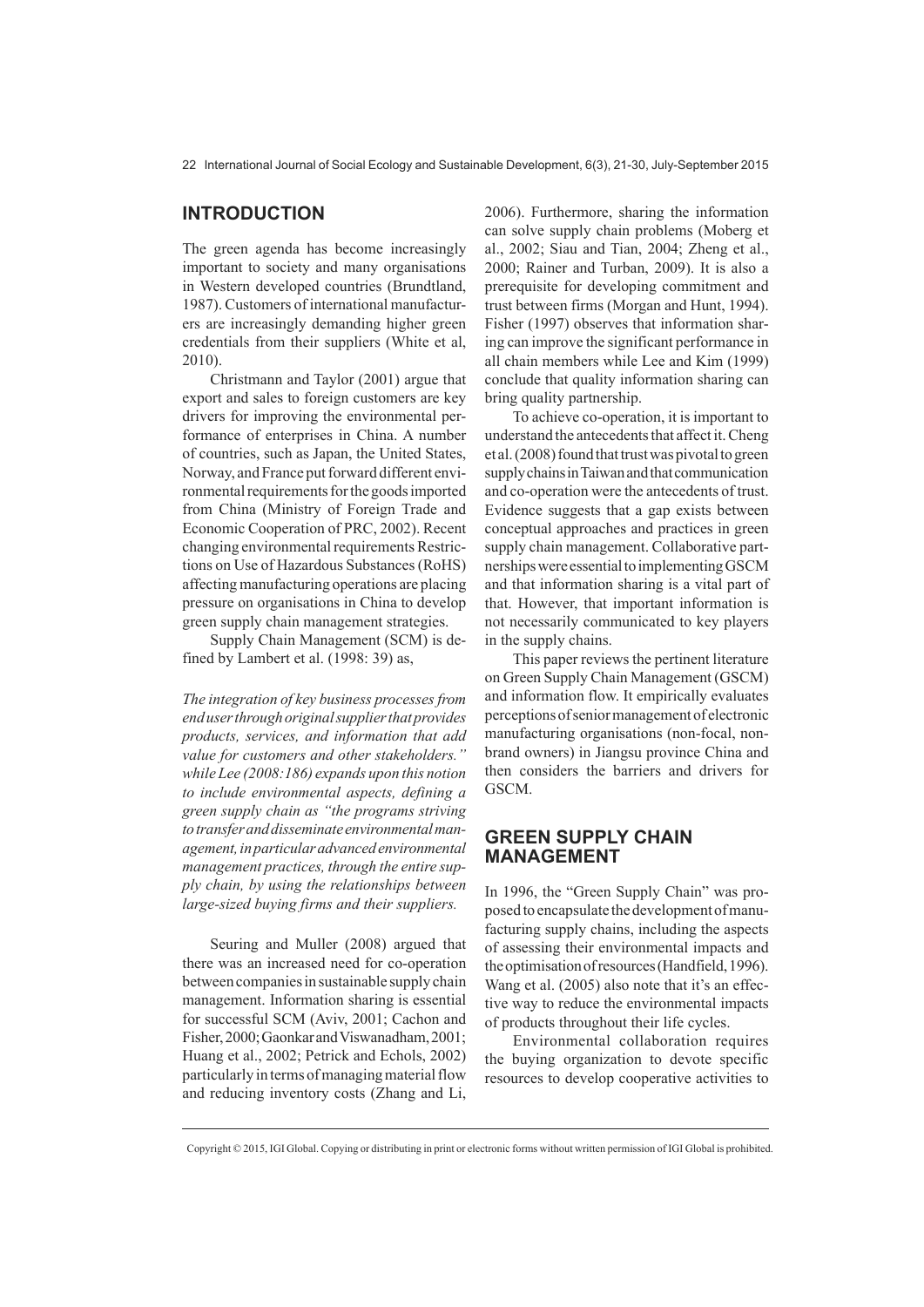address environmental issues in the supply chain (Vachon & Klassen, 2006). It involves the investment of resources, joint planning sessions and knowledge sharing (Lee, 2007). Some literature has showed that forging supply chain relations improves environmental performance (Florida, 1996; Florida and Davison, 2001; Geffen and Rothenberg, 2000; Green et al., 1996; Handfield et al., 2002; Sarkis, 1995). Geffen and Rothenberg (2000) state that good relations with suppliers will no doubt help the adoption and development of innovative environmental technologies. The interaction between customers and supplier staff, partnership agreements, and joint research and development, can lead to significant improvements in environmental performance (Zhu et al., 2005).

Kou et al. (2007) advise in the reverse logistics (RL) sector, companies can collect four kinds of information: customer inventory information; statistical data of production's useful life; feedback information of productions' quality; and customer satisfaction information. Yan (2006) observes that in RL, companies should improve their information sharing performance since it can reduce the bullwhip effect (Hui, 2006; Kou et al., 2007; Mason-Jones and Towill, 2000). Yang (2008) suggests that, small and medium-sized companies can use public information sharing platforms to share information in RL.

Seuring and Muller (2008) carried out a comprehensive review of the literature on sustainable supply chains. It indicated that focal companies, brand owners, were likely to come under pressure from stakeholders. Seuring and Muller (2008) developed a conceptual model. Their model refers to central trigger, pressures on the focal company then being passed to their suppliers. Corbett and Kirsch (2001, cited by Seuring and Muller 2008) evidence suggested that this in an important method for the spread of management systems such as ISO 14001.

Li  $(2007)$  concludes five challenges for China: that there is a lack of widespread green supply chain initiatives and efforts; it has a less well developed green supply chain policy; there is a lack of green supply chain skills and

technologies (including information sharing technology); a low recycle rate, and a lack of green supply chain professional people. In many supply chains, China has been used as a point of disposal of end-of-life products for multinational organizations and developed countries. But most companies in China do not currently have an effective infrastructure or the tools available to care for the end-of-life product, this leads to serious environmental issues (Zhu et al, 2005). Li (2007) suggests that most manufacturing companies in China still insist the notion of "pollution before and treatment after" which brings tremendous losses for the Chinese government and restricts China's economic development.

Angel del Brio and Junquera (2003) identify several factors which effect Chinese enterprises ability to develop green supply chains: limited financial resources, organizational structure, little influence of the strategic adaptation competence against changes in the enterprises, poor training of managers, shortterm orientation, lack of environmental awareness and training among all staff, low levels of innovation, and poor relationships with external stakeholders. Hassini et al. (2012) argue that it is easier for larger firms to adopt sustainable supply strategies and that there was a poor rate of return. Also, as metrics tend to be focused on an individual firm as opposed to the chain, many current metrics are not appropriate.

#### **INFORMATION SHARING AND TECHNOLOGY**

Zi et al. (2008) found that the facilities for information sharing in China are poorly developed: information sharing technology in China is outdated; the content of shared information is not rich; and companies don't have a clear aim to share their information. Chen (2009) finds that because of information-sharing disadvantages, Chinese companies are slow to improve their supply chains and therefore are not able to claim the operational efficiencies that successful SCM is capable of delivering.

Copyright © 2015, IGI Global. Copying or distributing in print or electronic forms without written permission of IGI Global is prohibited.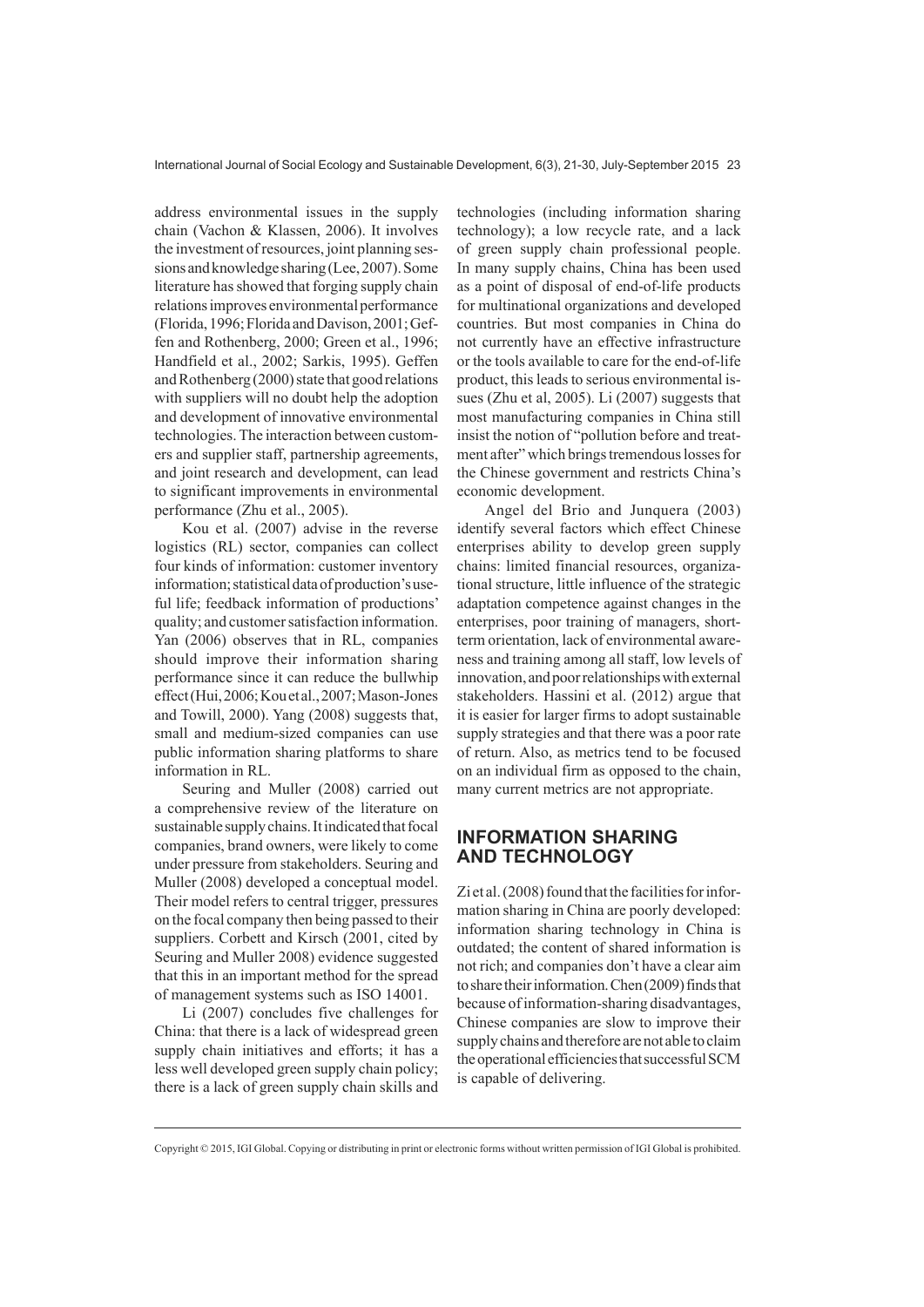Hui (2006) agrees a good information sharing platform is necessary when supply chain members want to achieve long-term green supply chain collaboration. However, this alone is not sufficient to ensure success. Good information sharing also needs appropriate technology and collaboration between supply chain partners (Hui, 2006).

Wang et al. (2005) and Chang (2007) highlight further problems with information sharing in China that are caused by information asymmetry. Wang et al. (2005) explain this as the inability of customers to see the environmental performance data of the manufacturing processes. While Chang (2007) states if the government, supplier, manufacturer and customer mutually developed policies for sharing such performance data, the difficulties of asymmetric data availability would be eliminated.

Li and Yuan (2009) observe that Chinese companies' information-sharing network is 10-20 years behind those found in western developed countries. Wu and Wang (2007) propose that Chinese companies must therefore strengthen their information infrastructure. Chen (2009) recommends that Chinese companies should explore the application of more information sharing technologies such as EDI and GPS.

Focussing upon improving informationsharing performance in small and medium-scale companies, Yang (2008) states that China should even build a public information sharing platform to facilitate SCM and collaboration.

#### **METHODOLOGY**

The literature search utilised broad search terms developed through a pilot search. Peer reviewed journals of the database Business Source Premier were included in the search, augmented by a number of government publications.

As the research is phenomenologist in nature the empirical data collection was a qualitative approach. The semi-structured interview approach was undertaken, therefore giving rich data depending on the flow of the conversation (Klandermans and Staggenborg, 2002). The semi-structured interviews were undertaken by electronic interviews and telephone interviews. However, Saunders et al. (2007) proposed electronic interviews are unable to achieve the "same high levels of interactivity and rich and spontaneous communication" than face-to-face interview. However, Sweet (2001) argues it is possible to have "considerable rapport" in an electronic interview. Considering the geographical distance the interviewer's choice was restricted.

Non-probability snowball sampling was used. The researcher contacted a semi-conductor manufacturer, the organisation IIC identified other interviewees and they were subsequently contacted. This research obtained participation from 18 electronic manufacturing mangers in Jiangsu province China. The organisations selected were not focal companies (non-brand owners) in the chain but suppliers to them.

The eighteen organisations are medium or small scale Chinese electronic manufacturing companies. The questions concentrated on four key areas: definitions, drivers, barriers and challenges, and practices. However, it is important to highlight that an SME in Industry in China is defined by a combination of number of employees and income; less than 1,000 employees or income less than 400 million Yuan (approximately £40M, €50M) (Ministry of Associated Enterprise, 2011).

#### **FINDINGS**

All participants were senior managers in Chinese electronic manufacturers. There were twelve General Managers, two Marketing Managers and four Presidents. All respondents had at least three years' work experience, the majority (11 managers and 2 presidents) had between eight and twelve years' experience, and two (2 presidents) had more than twenty five years' experience. All the interviewees were managing the information sharing in green supply chain collaboration within their companies or had prior experience of this.

Copyright © 2015, IGI Global. Copying or distributing in print or electronic forms without written permission of IGI Global is prohibited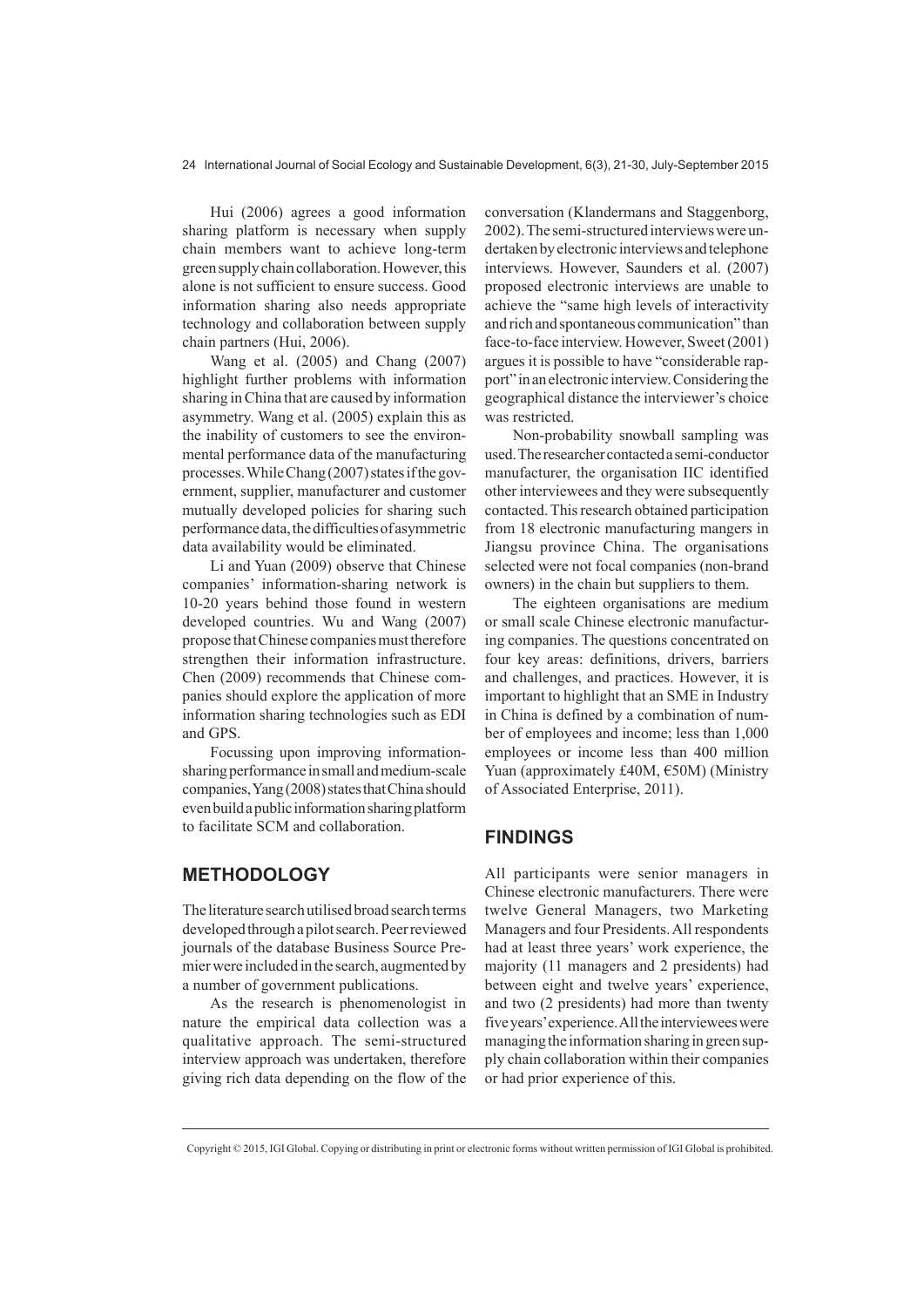| Respondent                       | Reason                                                                        |
|----------------------------------|-------------------------------------------------------------------------------|
| 5, 6, 7, 8, 9, 10, 17            | People's awareness, their customers wanted more green production than before. |
| All respondents                  | Foreign countries environmental requirements, such as RoHS and WEEE.          |
| 3, 14                            | Responsibility to society                                                     |
| 2, 4, 5, 6, 9, 10,<br>13, 14, 18 | Chinese government formulated the policy of sustainable development           |
| $\mathbf Q$                      | Reduce the fuel bill                                                          |

Table 1. Reasons for sharing information in GSCM

All participants were asked about their understanding of the term green supply chain management, 14 managers didn't know exactly what it was, but did refer to the environment. One respondent replied "some kinds of environmental stuff". However, eight respondents discussed green supply chain; these companies did in fact use some green logistics, such as green vehicle, green package and green stock. Six respondents also identified ISO 14001, WEEE, RoHS and reverse logistics as the first environmental ideas they understand. Five respondents provided clear and similar definitions of green supply chain management. Their definitions were fragmented but can be abridged as "green supply chain is an integrating environment thinking supply chain, it includes product design, material sourcing and selection, manufacturing processes, delivery of the final product, and recycle and reuse the product after its useful life."

Although not all the respondents truly understood green supply chain management, all of them believed that it will be a necessary future component in electronic manufacturing industry. Three of the respondents stated that they were RoHS compliant and referred to green supply chain management giving them access to international business and improving their competitive position. Respondents who have global standard requirement, such as WEEE or RoHS, their green supply chain management is simply to match those requirements. A respondent argued customers were requesting more specific chemical content data and investors and non-governmental organisation groups

are becoming more interested in environmental issues. Seven respondents reported they were following their customer and that customers were increasingly demanding green credentials. Table 1 highlights the key responses of interviewees to the question as to why they share information in GSCM.

Anumber of respondents considered themselves as "benefit-driven". Other respondents only considered sections of GSCM, such as green design and green procurement (4 respondents) green inventory (1 respondent). While 4 other respondents considered "green" through the whole supply chain.

Almost all the respondents believed trust is very important in supply chain collaboration except Respondent 1. Respondent 1 thought "it is not necessary to build a trust relationship" with my supply chain partners". Respondent 1 ran their business for benefit, if their partners don't bring them substantial benefit, they will change that partner.

These strong relationships can create potential value for companies. Due to this, all the respondents except Respondent 1 conclude green supply chain collaboration in China is based on a high level of trust. However, Respondent 1's idea was presented to the other interviewees they agreed. Respondent 13 advised. "this is indeed that "nowadays many people in China believe money is everything", "they can sacrifice everything for money" (Respondent 9), "we need trust in our relationship" (Respondent 4) but "it is hard" (Respondents 8, 13, 17 and 18).

Respondents were asked their understanding of information sharing in green supply chain

Copyright © 2015, IGI Global. Copying or distributing in print or electronic forms without written permission of IGI Global is prohibited.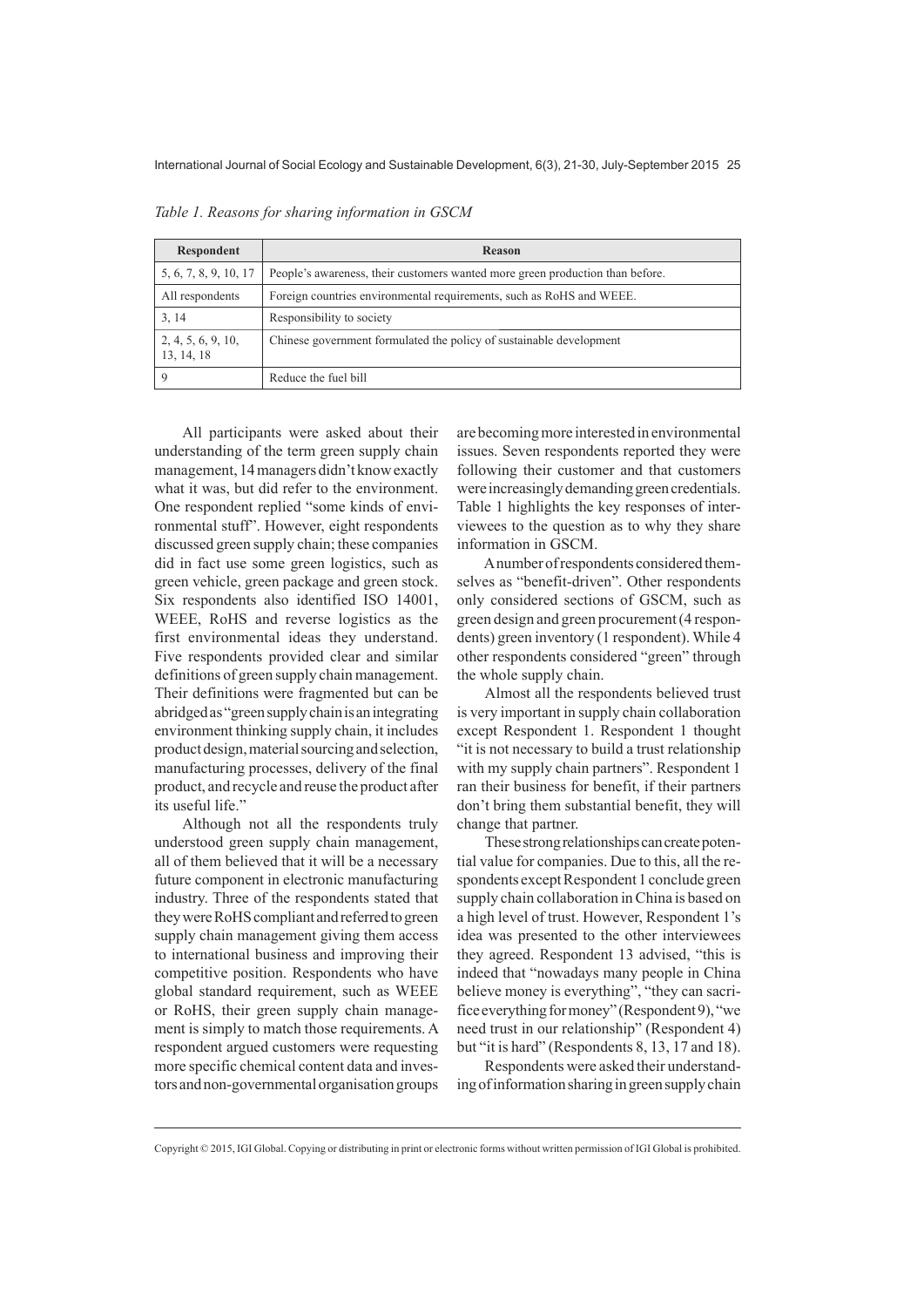| Respondent           | Reason                              |
|----------------------|-------------------------------------|
| 6 and 10             | Save inventory cost                 |
| 5, 8                 | Improved demand forecasting         |
| 9                    | Production quality can be increased |
| 8, 10, 13, 15 and 17 | Improve the service                 |
| 3                    | Increased delivery speed            |
| 5 and 6              | Higher inventory turnover           |
| 3, 5, 7, 19, 11      | Better collaboration/relationship   |
| 5, 6, 17             | Better customer satisfaction        |

Table 2. Benefits for sharing information in GSCM

management. Their views can be summarised as "information sharing is to share the information includes sale data, updated forecasts, production and the delivery schedules, inventory levels, delivery lead-times, and inventory carrying costs." One respondent argued in green supply chain, information sharing was a bit different, because they have environmental concern. They would use more in-depth information exchange to provide customers with the information on how green their production process was and receive feedback to improve their green production. Respondent (3) maintained that in green supply chain collaboration, supply chain partners should share information and sources. Table 2 highlights the key responses from respondents in regards to the benefits of information sharing.

A number of barrier to information exchange were identified. The first barrier and the most discussed was lack of platform for information sharing. Three respondents advised leading large-scale companies can share both internal and external information. Small medium-scale companies like them have ability to share internal information but they have difficulty to share external information because they didn't have information sharing platform. Thus they advised as a result they have fewer opportunities to work with better supply chain partners and/ or communicate better information.

Seven respondents in this research were only using MS Excel to collect and store the data. The way they shared information was to have regular meetings: daily meeting (3 respondents); weekly meeting (3 respondents); and monthly meeting (1 respondent). Respondent 3 said, "meeting is one part of Chinese culture".

Furthermore, when these small and medium-scale companies were asked why they used such technology to share information, they answered: "we only record and share the inventory data" (Respondent 11); "we only record and share the demand and inventory data" (Respondent 5); "we don't want to spend extra money on this" (Respondent 11); "even we input these new stuffs, we have no professional people to use it" (Respondent 7); "we are fine now, we don't need new technology" (Respondents 5 and 15).

#### **DISCUSSION**

The majority of respondents' organisations appear to be at an initial stage of Green Supply Chain Management. Those participants that were more active in the area had links to the Resource-based View of the firm gaining advantage through being market orientated and meeting customers' needs.

Green supply chain had been research since the mid-nineties. Through this exploratory

Copyright © 2015, IGI Global. Copying or distributing in print or electronic forms without written permission of IGI Global is prohibited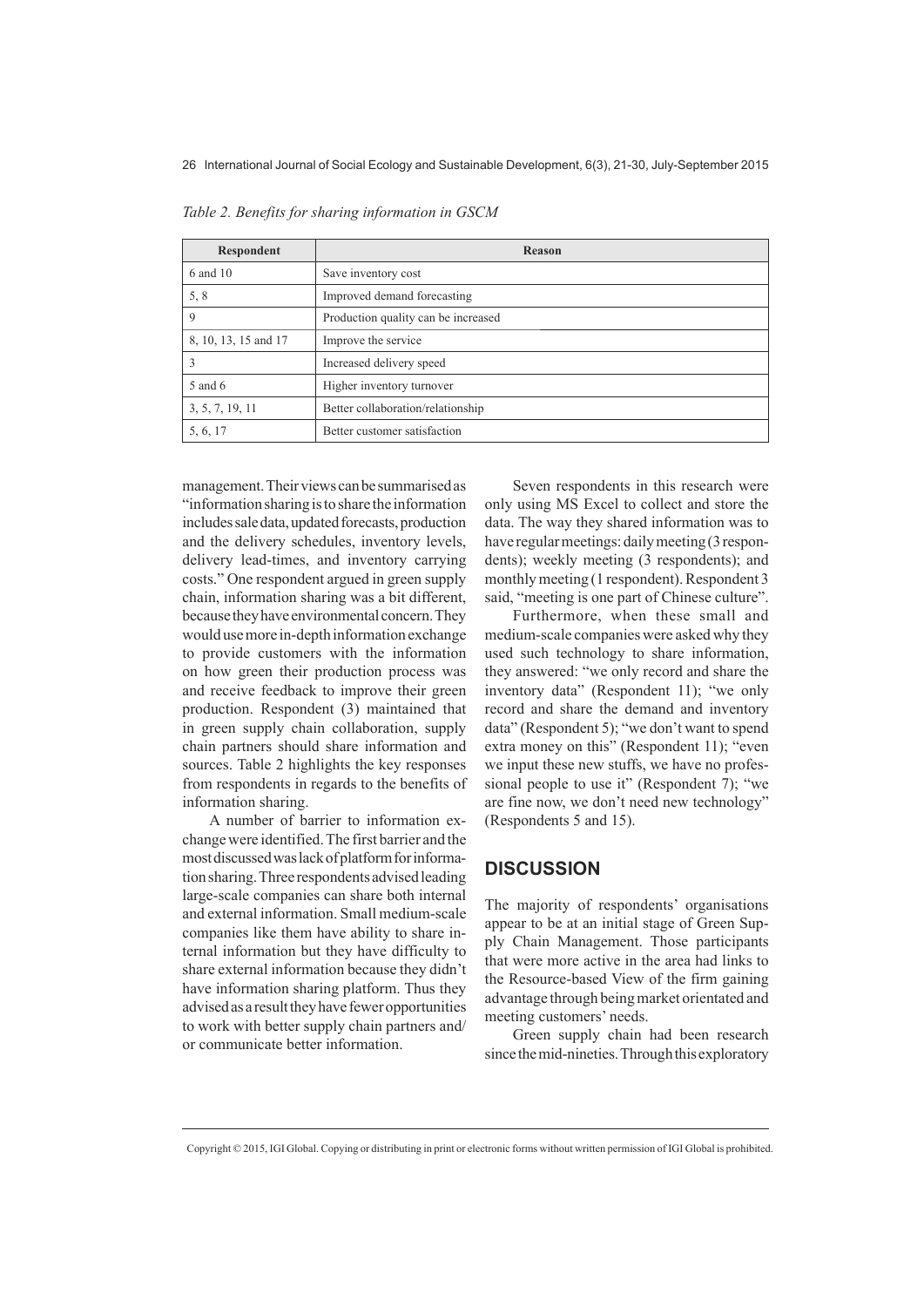investigation, the barriers and challenges for green supply chain were explored:

Participants are clearly focused on the practical aspects of the SCM and GSCM. However it appears to be patchy rather than a comprehensive approach to GSCM throughout the supply chain. The evidence suggests that organisations are involved with certain elements of GSCM such as green design, green production, green logistics and reverse logistics.

The principal driver for GSCM (or subsections of it) was government policy and customer demands. Surprisingly only one respondent advised that they were motivated to pursue GSCM initiatives to reduce costs. Participants also advised that they were driven by social responsibility and this motivated them to pursue green SCM initiatives. This has similarities to Seuring and Muller's (2008) research view of triple bottom line, economic, environment, and social.

There appears to be a low level of supply chain management and the underlying fundamentals in order to successfully implement SCM. A large number of participants in this study were not effectively communicating basic fundamental information. If SCM is underdeveloped in organisations it seems difficult to achieve a more sophisticated level that is involved in the greening of the supply chain. While evidence also suggested that investment in information technology was required, the training of staff to use this technology and further develop their skills around Supply Chain Management. There are still fundamental aspects, in particular trust, that would need to be addressed in order to tackle information sharing issues.

However, the evidence did provide some support to Seuring and Muller's conceptual framework and the model of spreading environmental system (Corbett and Kirsch, 2001 cited by Seuring and Muller, 2008) with a number of the respondents indicating that the focal organisation was pressurising them to adopt environmental systems such as ISO 14001. Support was also found for Christmann and Taylor (2001) work with foreign customers playing a key role in driving environmental performance.

#### **CONCLUSION AND RECOMMENDATIONS**

While the participating Chinese organisations did recognise issues such as sustainable development, they were only principally internally driven if a benefit (positive expected outcome) could be foreseen. External drivers did also emerge in the form of government policy and international customers. A low level of awareness could be improved with further development of supply chain professionals. Also, government support may aid the development of the profession.

The evidence suggested that information sharing technology was still a principal barrier. Without recognition of the need for the supporting technology it is unlikely that these organisations are going to invest as the benefits of such actions are not universally recognised. Also, the content of shared information was not rich.

#### **FUTURE RESEARCH**

As this was an exploratory study further and deeper research would add value. An expectancv-value theoretical framework would allow greater theoretical foundations and insights into managers' motivations, perceptions and potential behaviour. Other branches of research that would aid in arguing the point of GSCM would be to quantity its impact on the efficiency and effectiveness of the organisation.

#### **REFERENCES**

Angel del Brio, J., & Junquera, B. (2003). A review of the literature on environmental innovation management in SMEs: Implications for public policies. Technovation, 23(12), 939-948. doi:10.1016/S0166-4972(02)00036-6

Aviv, Y. (2001). The Effect of Collaborative Forecasting on Supply Chain Performance. Management Science, 47(20), 1326-1343. doi:10.1287/ mnsc.47.10.1326.10260

Copyright © 2015, IGI Global. Copying or distributing in print or electronic forms without written permission of IGI Global is prohibited.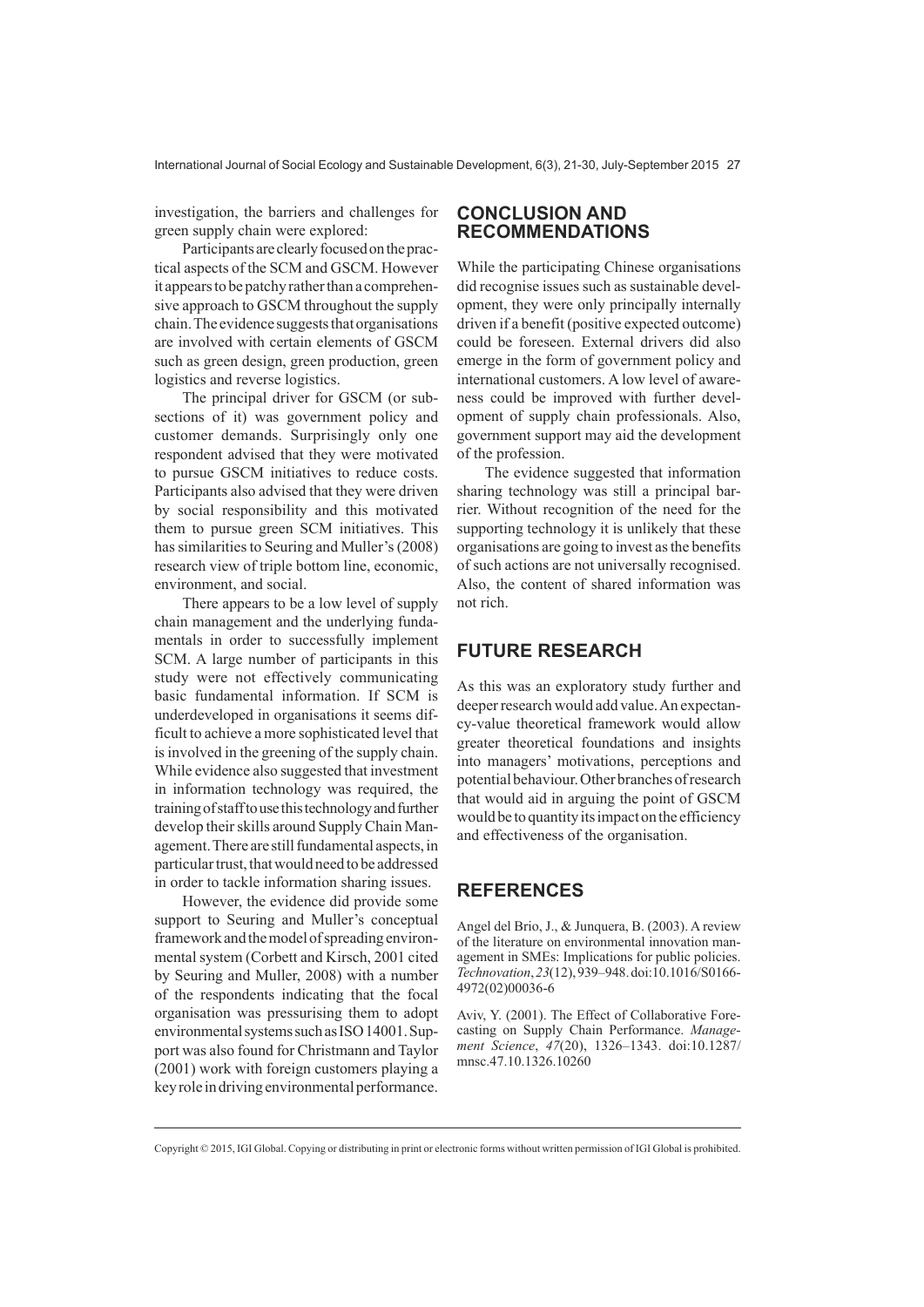28 International Journal of Social Ecology and Sustainable Development, 6(3), 21-30, July-September 2015

Brundtland (1987). Report of the World Commission on Environment and Development: Our Common Future [online]. Retrieved on October 5<sup>th</sup> 2011 from http://www.un-documents.net/wced-ocf.htm

Chang, H. (2007). Logistics in green supply chain management [online]. Retrieved on April 6<sup>th</sup> 2011 from http://blog.sina.com.cn/s/ blog 45eb548b010009jm.html

Chang, H. K., & Chang, F. T. S. (2009). Effect of information sharing in supply chains with flexibility. *International Journal of Production Research, 47(1),* 213-232. doi:10.1080/00207540600767764

Chen, W. (2009). Chinese green logistics develop*ment problems and solutions*. Guangzhou: University of Jinan.

Cheng, F., Yeh, C., & Tu, C.  $(2008)$ . Trust and knowledge sharing in green supply chains, Supply  $Chain Management. International Journal (To ronto,$ Ont.), 13(4), 283-295.

Christmann, P., & Taylor, G. (2001). Globalization and the environment: Determinants of firm self-regulation in China, *Journal of International Business Studies*, 32(3), 439-458. doi:10.1057/ palgrave.jibs.8490976

Coghlan, D., & Brannick, T. (2004). Doing Action  $Research$  in Your Own Organization. London: SAGE.

Fisher, M. L.  $(1997)$ . What is the right supply chain for your product? *Harvard Business Review*, 5(2),  $105 - 116.$ 

Florida, R. (1996). The environment and the new industrial revolution. California Management Review, 38, 80-115. doi:10.2307/41165877

Florida, R., & Davison, D.  $(2001)$ . Gaining from green management: Environmental management systems inside and outside the factory. California Management Review, 43(3), 64-84. doi:10.2307/41166089

Gaonkar, R. & Viswanadham, N. (2001). Collaboration and Information Sharing in Global Contract Manufacturing Networks. IEEE/ACM Transactions on Mechatronics, 6(4), 366-376.

Geffen, C., & Rothenberg, S. (2000). Sustainable development across firm boundaries: The critical role of suppliers in environmental innovation. *International* Journal of Operations & Production Management, 20(2), 166-186. doi:10.1108/01443570010304242

Green, K., Morton, B., & New, S. (1996). Purchasing and environmental management: Interaction, policies and opportunities. Business Strategy and the Envi*ronment*, 5(3), 188-197. doi:10.1002/(SICI)1099-0836(199609)5:3<188::AID-BSE60>3.0.CO;2-P

Hamel, G., & Prahalad, C. K. (1989). Strategic intent. *Harvard Business Review*, 67, 63-76. PMID:10303477

Handfield, R., Walton, S. V., Sroufe, R., & Melnyk, S. A. (2002). Applying environmental criteria to supplier assessment: A study in the application of the analytical hierarchy process. European Journal of Operational Research, 141(1), 70-87. doi:10.1016/ S0377-2217(01)00261-2

Handfield, R. B. (1996). Green Supply Chain: Best Practices From the Furniture Industry. Proceedings Annual Meeting of the Decision Science Institute, 3, 1295-1297.

Hassini, E., Surti, C., & Searcy, C. (2012). A Literature Review and a Case Study of Sustainable Supply Chains with a Focus on Metrics. International Journal of Production Economics, 140(1), 69-82. doi:10.1016/j.ijpe.2012.01.042

Hui. Y. (2006). Build incentive mechanism in green supply chain. [Philosophy and Social Science]. Journal of Guangxi University, 28(3), 11-14.

King, N. (2004). Using interviews in qualitative research. In C. Cassell & G. Symon  $(Fds)$ . *Es*sential Guide to Qualitative Methods in Organizational Research (pp. 11-22). London: Sage. doi:10.4135/9781446280119.n2

Kou, X., Zheng, X. & Li, M. (2007) 'Analysis of Closed-loop supply chain's value', Journal of Tianjin University of commerce,  $27(1)$ : 34-42.

Lee, H. (2007). The Green Supply Chain: An Overview. Sustainable Innovation & Entrepreneurship. Fall Semester O1, GBUS:806

Lee, H. L.,  $&$  Whang, S. (2000). Information sharing in a supply chain. *International Journal of Manufacturing Technology and Management, 1(1), 79–93.*  $d$ oi:10.1504/IJMTM.2000.001329

Lee, J., & Kim, Y. (1999). Effect of Partnership Quality on IS Outsourcing: Conceptual Framework and Empirical Validation. Journal of Management *Information Systems, 15(4), 26-61.* 

Lee, S. Y. (2008). Drivers for the participation of small and medium sized suppliers in green supply chain initiatives. Supply Chain Manage*ment: An International Journal, 13(3), 185-198.* doi:10.1108/13598540810871235

Copyright © 2015, IGI Global. Copying or distributing in print or electronic forms without written permission of IGI Global is prohibited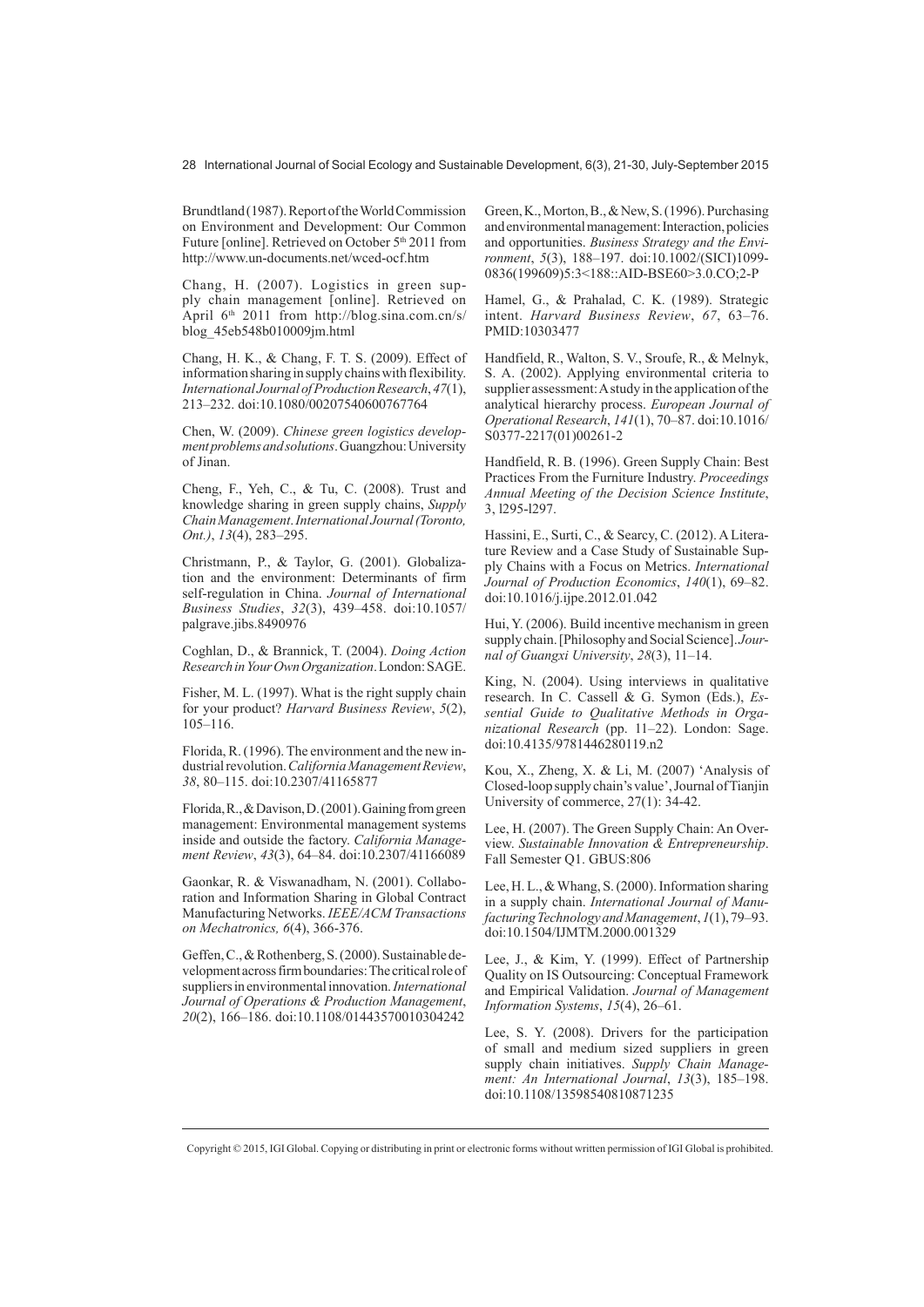International Journal of Social Ecology and Sustainable Development, 6(3), 21-30, July-September 2015 29

Li, D., & Yuan, Z. (2009). Discussion on green logistics. Journal of Hebei Agricultural Sciences,  $13(2)$ , 91-92.

Mason-Jones, R., & Towill, R. (2000). Coping with Uncertainty: Reducing "Bullwhip" Behaviour in<br>Global Supply Chains'. Supply Chain Forum: An International Journal, 1(1), 40-45.

Ministry of Associated Enterprise. (2011). About the issuance of the notice of the provisions of the SME program standards. paper number 300, retrieved<br>on September 22<sup>nd</sup> 2011 from http://www.gov.cn/ zwgk/2011-07/04/content 1898747.htm

Moberg, C.R., Cutler, B.D., Gross, A., & Speh, T.W. (2002). Identifying Antecedents of Information Exchange Within Supply Chains. International Journal of Physical Distribution & Logistics Management, 32(9), 755-770. doi:10.1108/09600030210452431

Morgan, R. M., & Hunt, S. D. (1994). The commitment trust theory of relationship marketing. Journal of Marketing, 58(3), 20-38. doi:10.2307/1252308

Petrick, L. J., & Echols, A. E. (2002). Technology Choice and Pooled Investment Among Networkers: Supply Chain Roadmaps. Paper presented at IEEE International Engineering Management Conference. Cambridge, UK. doi:10.1109/IEMC.2002.1038557

Rainer, R. K., & Turban, E. (2009). Introduction to information systems: enabling and transforming business (2nd ed.). U.S.: John Wiley & Sons.

Sarkis, J. (1995). Manufacturing strategy and environmental consciousness. Technovation, 15(2), 79-97. doi:10.1016/0166-4972(95)96612-W

Saunders, M., Lewis, P., & Thornhill, A. (2007). Research Methods for Business Students (4th ed), England: Financial Times.

Seuring, S., & Muller, M. (2008). From a Literature Review to a Conceptual Framework for Sustainable Supply Chain Management. Journal of Cleaner Production, 16(15), 1699-1710. doi:10.1016/j. jclepro.2008.04.020

Shang, K., Lu, C., & Li, S. (2010). A Taxonomy of Green Supply Chain Management Capability Among Electronics-related manufacturing firms in Taiwan. Journal of Environmental Management, 91(5), 1218-1226. doi:10.1016/j.jenvman.2010.01.016 PMID:20181423

Siau, K., & Tian, Y. (2004). Supply Chain Integration: Architecture and Enabling Technologies. Journal of Computer Information Systems, 44(3), 67-72.

Srivastara, S. K. (2007). Green Supply-Chain Management: A State-of-The-Art Literature Review. International Journal of Management Reviews, 9(1), 53-80. doi:10.1111/j.1468-2370.2007.00202.x

Sweet, C. (2001). Design and conducting virtual focus groups. *Qualitative Market Research*, 4(3), 130-135. doi:10.1108/13522750110393035

Vachon, S. (2007). Green supply chain practices and the selection of environmental technologies. International Journal of Production Research, 45(18-19), 4357-4379. doi:10.1080/00207540701440303

Vachon, S., & Klassen, R.D. (2006). Extending green practices across the supply chain: The impact of upstream and downstream integration. International Journal of Operations & Production Management, 26(7), 795-821. doi:10.1108/01443570610672248

Wand, Y., & Weber, R. (1993). On the ontological expressiveness of information systems analysis and design grammars. Journal of Information Systems,  $3(4)$ , 217-237. doi:10.1111/j.1365-2575.1993. tb00127.x

Wang, S., Zhang, L., Liu, Z., Liu, G., & Zhang, H. C. (2005). Study on the performance assessment of green supply chain. International Conference on Systems, Man and Cybernetics, 1, 942-947. doi:10.1109/ ICSMC.2005.1571267

White, G., Jenkins, D., & Roberts, H. (2011). The Impact of the Packaging Material Regulations upon a Small to Medium Manufacturing Enterprise in the UK: barriers to maximising environmental performance in the supply chain. Paper presented at 'Unsustainability 2011', University of the West of England.

Wu, O., & Wang, X. (2007). Develop environmental logistics. Journal of Beijing Institute of Financial and Commercial Management, 23(4), 8-11.

Xu, O., Wang, X., Zhou, J., & Liu, Y. (2008). The Supply Chain Management: Theory and Experiment. Shanghai: People's Publishing House.

Yan, F. (2006). Analysis on reverse logistics in broad sense. Journal of Xi'an institute of finance and economics, 19(2), 75-77.

Yang, S. (2008). Research on industry colony of small and medium-sized enterprises and green logistics strategy development. Journal of Ninbo Polytechnic, 12(1), 19–28.

Zhang, C., & Li, S. (2006). Secure information sharing in internet-based supply chain management system. Journal of Computer Information Systems,  $46(4)$ , 18-24.

Copyright © 2015, IGI Global. Copying or distributing in print or electronic forms without written permission of IGI Global is prohibited.